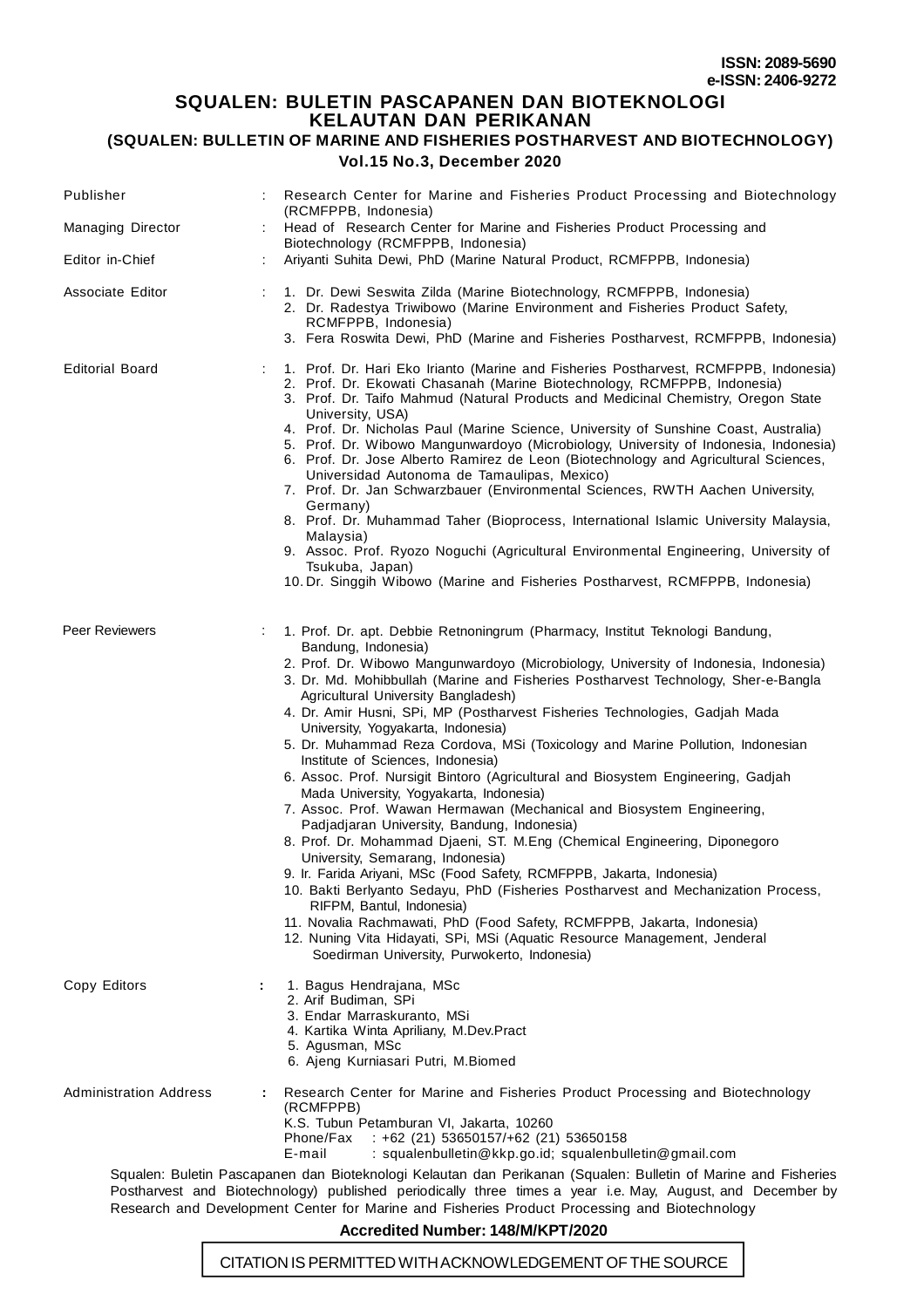#### **FOREWORD**

We are happy to announce that the latest issue of the Squalen Bulletin of Marine and Fisheries Postharvest and Biotechnology has been published.

Squalen Bulletin Volume 15 (3), December 2020, features five original research articles on the area of marine and fisheries post-harvest and biotechnology, i.e, Quality of Refrigerated Tilapia *(Oreochromis niloticus)* Slices under Vacuum and Modified Atmosphere Packaging; Concentration and Characteristic of Floating Plastic Debris in Jakarta Bay: a Preliminary Study; Golden Sea Cucumber: Identification and the Antioxidant Activity of Its Collagen Hydrolysates; Detection of Histamine-Producing Bacteria on Tuna Species using Histidine Decarboxylase (*hdc*) and 16S rRNA; and Design and Performance of Scaled-Up Microwave Dryer for Seaweed Drying.

In September 2020, the Squalen Bulletin was named the best journal among 18 academic journals currently published by the Ministry of Marine Affairs and Fisheries, Indonesia. This recognition was granted based on the merits and the recent achievements of the Squalen Bulletin for indexation in Scopus and Sinta 1 (Science and Technology Index). In the following month, the national accreditation of the Squalen Bulletin has been extended until 2025, according to the Decree of the Ministry of Research and Technology number 148/M/KPT/2020.

On behalf of the editorial board, we would like to extend our sincere appreciation to the reviewers for thoughtful comments and efforts towards improving the published articles despite the challenging times due to the global pandemic.

We hope these articles will be useful for the readers and, in return, stimulate further studies on marine and fisheries post-harvest and biotechnology. Thank you for your continuing interest in our publication.

**Editors**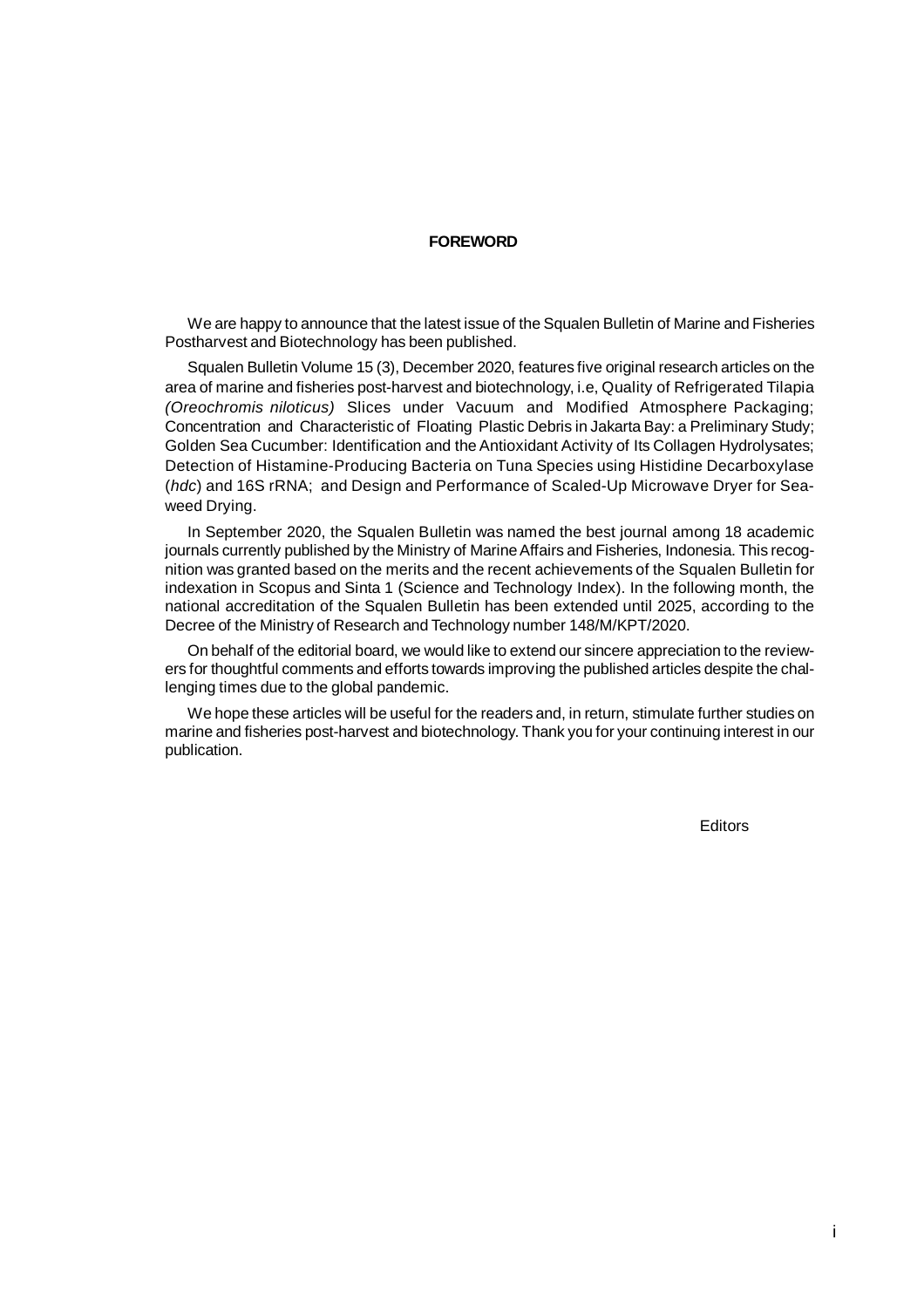### **SQUALEN BULETIN PASCAPANEN DAN BIOTEKNOLOGI KELAUTAN DAN PERIKANAN** (**SQUALEN: BULLETIN OF MARINE AND FISHERIES POSTHARVEST AND BIOTECHNOLOGY) Vol. 15 No. 3 December 2020**

# **CONTENT**

|                                                                                                                                                                                                                 | Page |
|-----------------------------------------------------------------------------------------------------------------------------------------------------------------------------------------------------------------|------|
|                                                                                                                                                                                                                 |      |
|                                                                                                                                                                                                                 |      |
| Quality of Refrigerated Tilapia (Oreochromis niloticus) Slices under Vacuum and Modified<br>Atmosphere Packaging<br>Md. Abdul Karim, Masudur Rahman, Esmout Jahan Alice, Md. Amanullah, Md. Akhtar Hossain and  |      |
| Concentration and Characteristic of Floating Plastic Debris in Jakarta Bay: a Preliminary Study<br>Dwiyitno Dwiyitno, Fairdiana Andayani, Umi Anissah, Hedi Indra Januar, and Singgih Wibowo 109-117            |      |
| Golden Sea Cucumber: Identification and the Antioxidant Activity of Its Collagen Hydrolysates<br>Yusro Nuri Fawzya, Nugrah Analiadi Putra, Arif Budi Witarto, and Gintung Patantis 119-129                      |      |
| Detection of Histamine-Producing Bacteria on Tuna Species using Histidine Decarboxylase<br>(hdc) and 16S rRNA<br>Mala Nurilmala, Novia Nanda Saputri, Asadatun Andullah, Nurjanah Nurjanah, Roza Yusfiandayani, |      |
| Design and Performance of Scaled-Up Microwave Dryer for Seaweed Drying                                                                                                                                          |      |